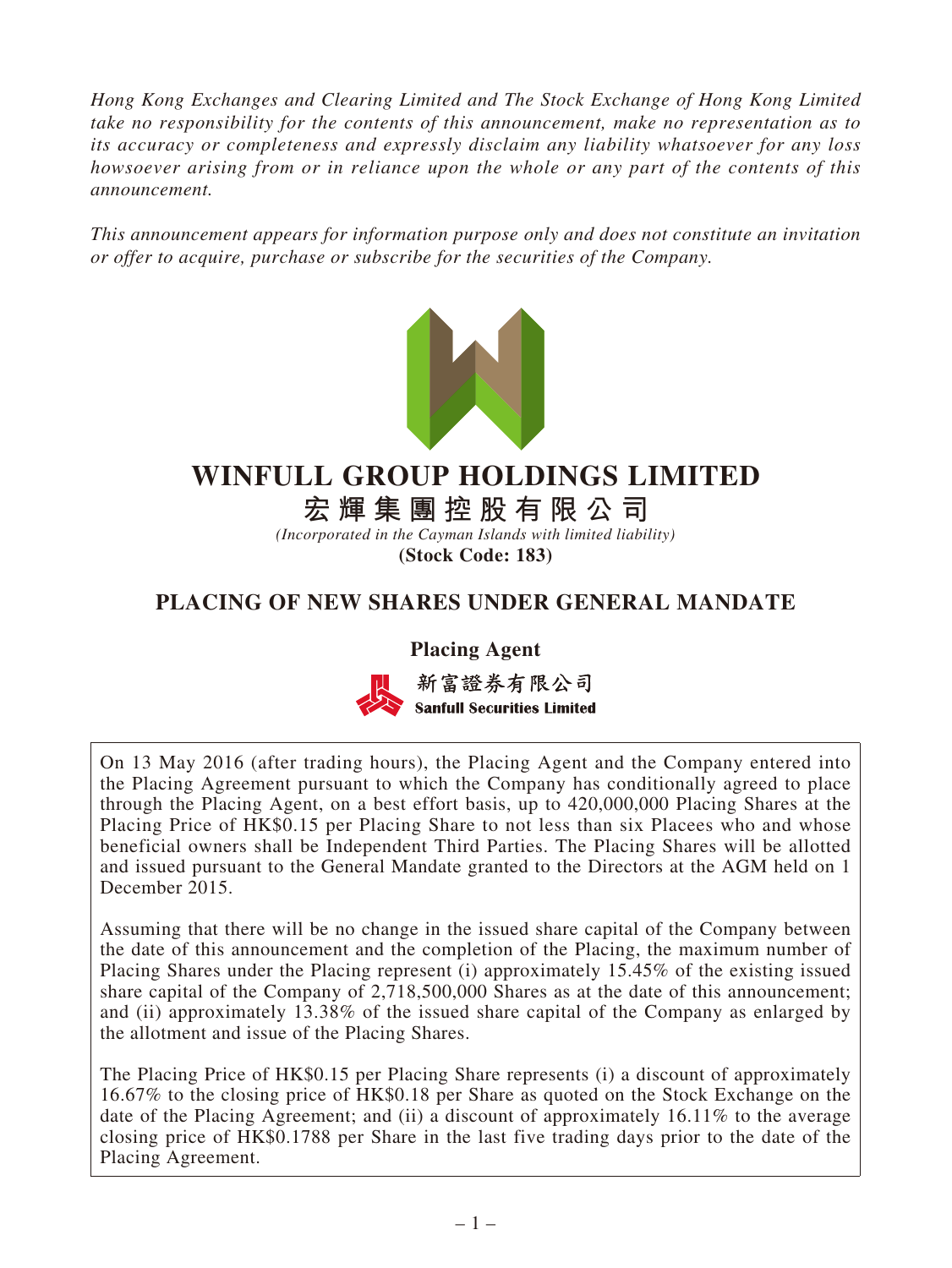Subject to completion of the Placing, it is expected that the maximum gross proceeds and net proceeds from the Placing will be approximately HK\$63 million and HK\$62 million respectively. On such basis, the net issue price will be approximately HK\$0.148 per Placing Share.

**Since completion of the Placing is subject to the fulfillment of the condition as set out in the Placing Agreement, the Placing may or may not proceed. Shareholders and potential investors are reminded to exercise caution when dealing in the Shares.**

# **PLACING OF NEW SHARES UNDER GENERAL MANDATE**

The Board announces that on 13 May 2016 (after trading hours), the Placing Agent and the Company entered into the Placing Agreement pursuant to which the Company has conditionally agreed to place through the Placing Agent, on a best effort basis, up to 420,000,000 Placing Shares at the Placing Price of HK\$0.15 per Placing Share to not less than six Placees who and whose beneficial owners shall be Independent Third Parties. The principal terms of the Placing Agreement are set out below.

### **THE PLACING AGREEMENT**

**Date**

13 May 2016 (after trading hours)

#### **Issuer**

The Company

#### **Placing Agent**

Sanfull Securities Limited, an Independent Third Party

Pursuant to the terms of the Placing Agreement, the Company has conditionally agreed to place through the Placing Agent, on a best effort basis, up to 420,000,000 Placing Shares to independent Placees. The terms of the Placing Agreement were arrived at after arm's length negotiations between the Company and the Placing Agent under normal commercial terms and with reference to the prevailing market conditions. The Directors are of the view that the terms of the Placing Agreement are fair and reasonable based on current market conditions.

To the best of the Directors' knowledge, information and belief, having made all reasonable enquiries, the Placing Agent and its associates are Independent Third Parties. As at the date of this announcement, the Placing Agent and its associates were not interested in any Share.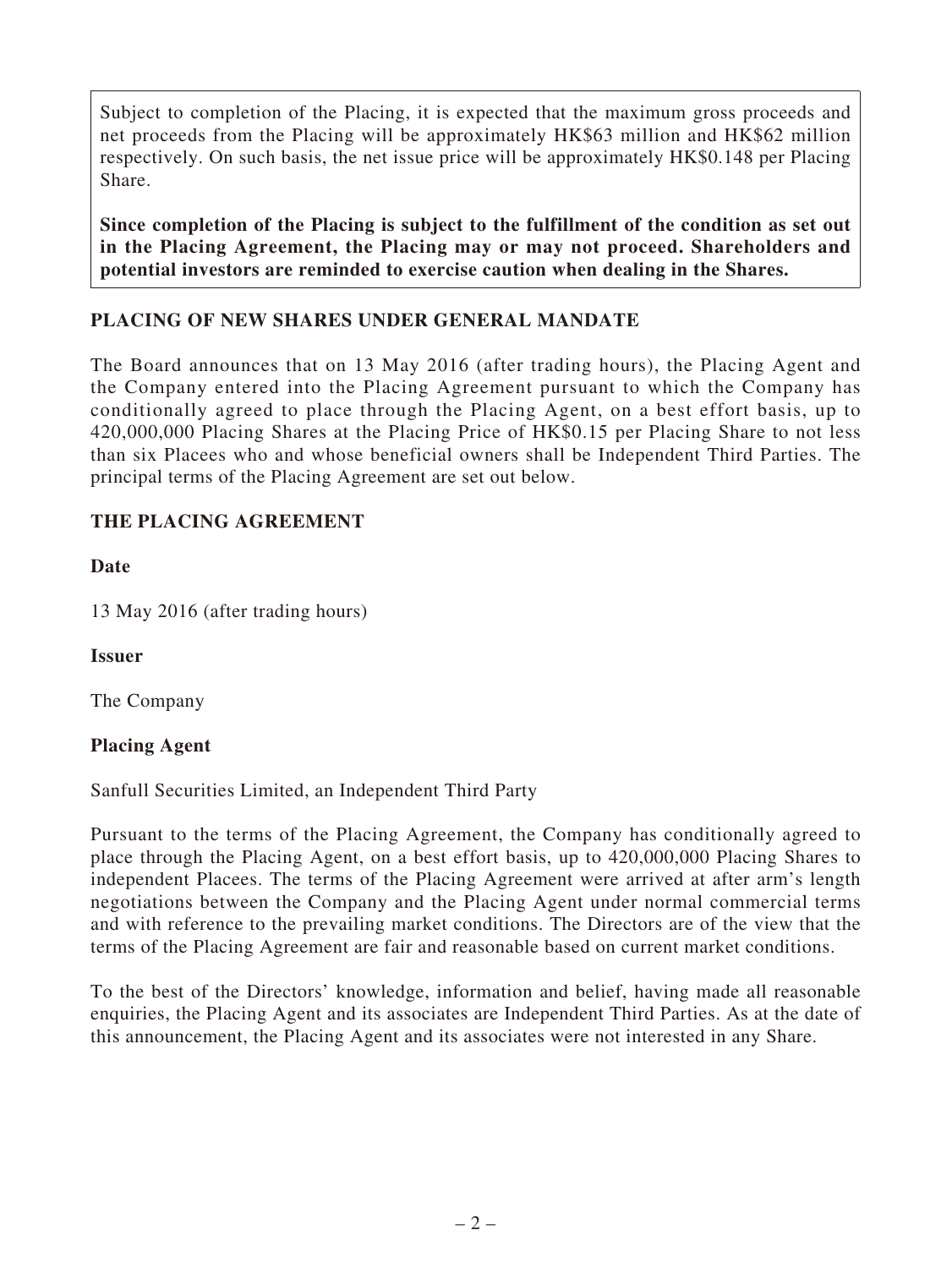The Placing Agent will charge the Company a placing commission equivalent to  $1\%$  of the Placing Price in respect of such number of Placing Shares successfully placed by the Placing Agent plus any other out-of-pocket charges and expenses by the Placing Agent in relation to the Placing.

#### **Placees**

The Placing Agent will, on a best effort basis, place the Placing Shares to not less than six Placees, who and whose ultimate beneficial owner(s) (if applicable) shall be Independent Third Parties.

### **Number of Placing Shares**

Assuming that there will be no change in the issued share capital of the Company between the date of this announcement and the completion of the Placing, the maximum number of Placing Shares under the Placing represent (i) approximately 15.45% of the existing issued share capital of the Company of 2,718,500,000 Shares as at the date of this announcement; and (ii) approximately 13.38% of the issued share capital of the Company as enlarged by the allotment and issue of the Placing Shares.

### **Ranking of Placing Shares**

The Placing Shares under the Placing will rank, upon allotment and issue, pari passu in all respects with the Shares in issue on the date of allotment and issue of the Placing Shares.

# **Placing Price**

The Placing Price of HK\$0.15 per Placing Share represents (i) a discount of approximately 16.67% to the closing price of HK\$0.18 per Share as quoted on the Stock Exchange on the date of the Placing Agreement; and (ii) a discount of approximately 16.11% to the average closing price of HK\$0.1788 per Share in the last five trading days prior to the date of the Placing Agreement.

The Placing Price of the Placing was determined with reference to the prevailing market prices of the Shares and was negotiated on an arm's length basis between the Company and the Placing Agent. The Directors consider that the terms of the Placing are on normal commercial terms and are fair and reasonable based on the current market conditions. Hence, the Placing is in the interests of the Company and the Shareholders as a whole.

Subject to completion of the Placing, it is expected that the maximum gross proceeds and net proceeds (after deducting placing commission and other relevant costs and expenses) from the Placing will be approximately HK\$63 million and HK\$62 million respectively. On such basis, the net issue price will be approximately HK\$0.148 per Placing Share.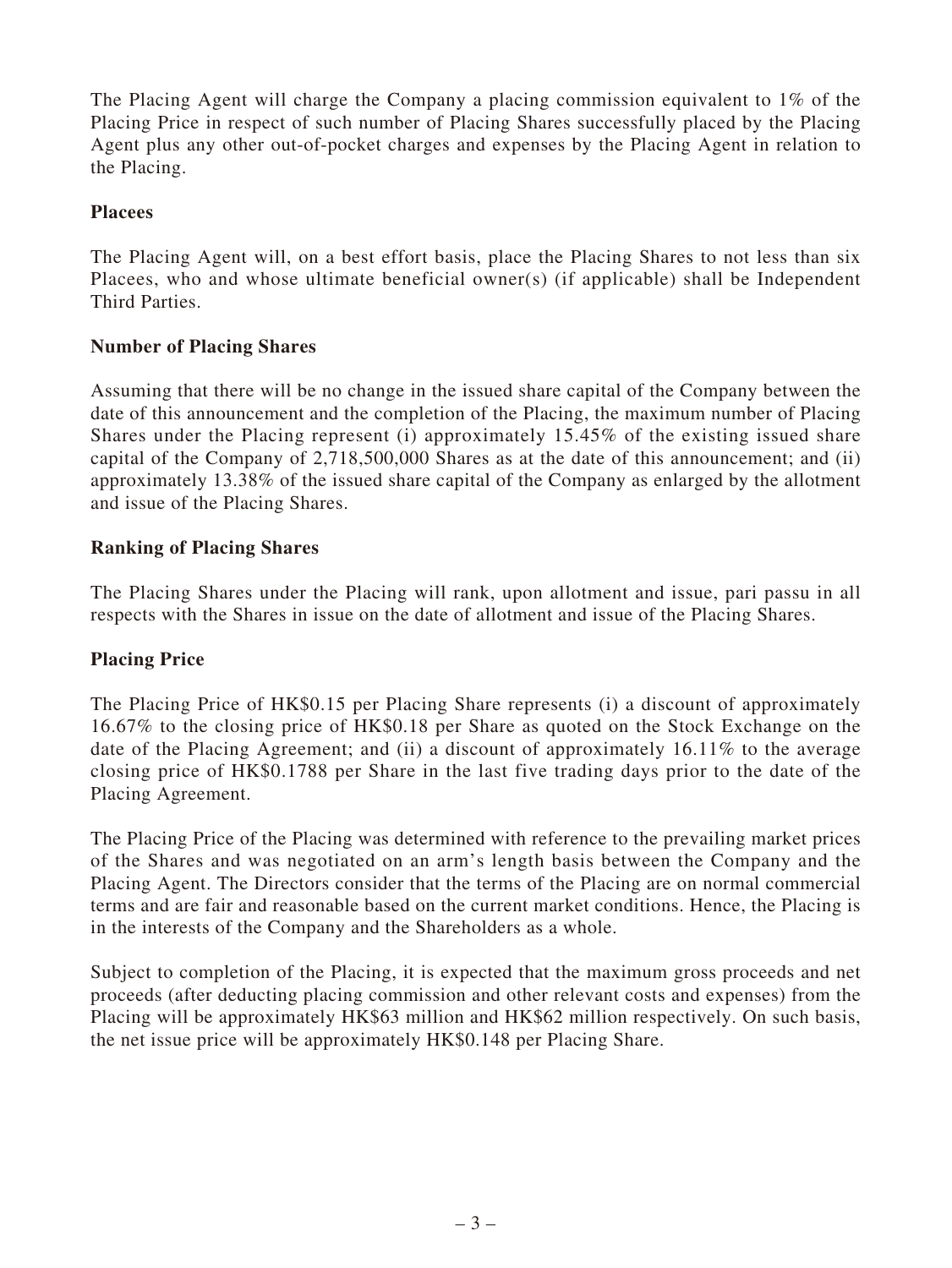#### **General Mandate to allot and issue of the Placing Shares**

The Placing Shares will be issued under the General Mandate to allot, issue and deal with Shares granted to the Directors by resolution of the Shareholders passed at the AGM subject to the limit up to 20% of the then issued share capital of the Company as at the date of the AGM. Accordingly, the issue of the Placing Shares is not subject to the approval of the Shareholders.

Under the General Mandate, the Company is authorized to issue up to 543,700,000 Shares each under the General Mandate. Up to the date of this announcement, no Share has been issued under the General Mandate. The maximum of 420,000,000 Placing Shares to be allotted and issued will utilize approximately 77.25% of the General Mandate.

#### **Application for listing of Placing Shares**

Application will be made by the Company to the Stock Exchange for the grant of the listing of, and permission to deal in, the Placing Shares.

#### **Condition of the Placing Agreement**

Completion of the Placing is conditional upon the Stock Exchange granting the listing of, and permission to deal in, the Placing Shares to be placed pursuant to the Placing Agreement on or before 31 May 2016 (or such later date as the parties thereto may agree in writing) ("**Long Stop Date**").

If the above condition is not satisfied on or before the Long Stop Date, the obligations of the Placing Agent and of the Company under the Placing Agreement shall cease and determine and neither the Placing Agent nor the Company shall have any claim against the other in relation to the Placing Agreement (save in respect of (i) any antecedent breaches of any obligation thereunder; and (ii) any liabilities in respect of the representations and warranties made by the Company, undertakings by the Placing Agent, indemnity and reimbursements).

#### **Completion of the Placing**

Completion of the Placing shall take place on the third Business Day after the fulfillment of the above condition or on such other date as the Company and the Placing Agent may agree in writing.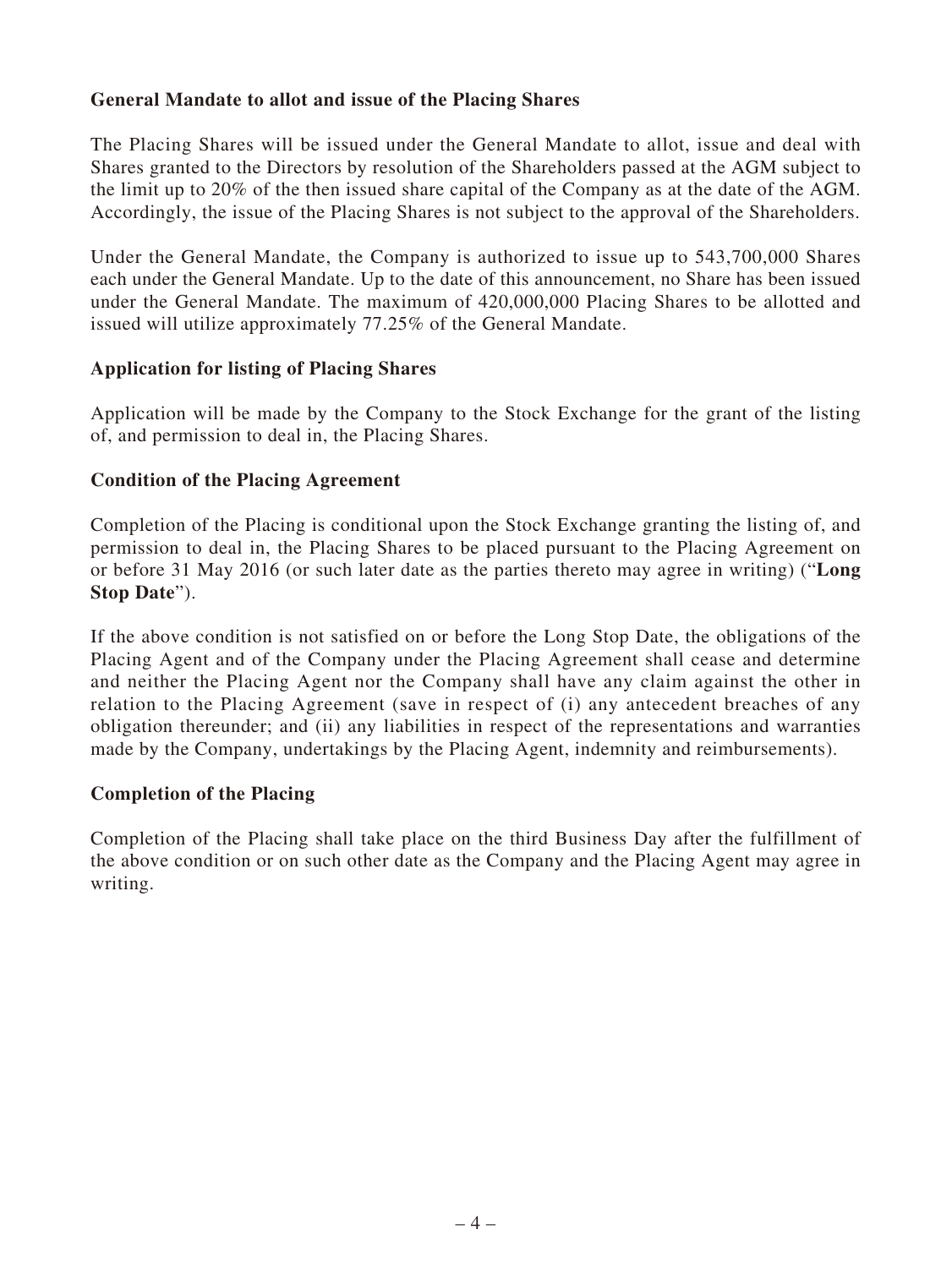#### **Force majeure**

The Placing Agent reserves its right to terminate the Placing Agreement by notice in writing to the Company at any time up to 9:00 a.m. on the date of completion of the Placing if, in the reasonable opinion of the Placing Agent, after consultation with the Company:

- (1) there is any change in national, international, financial, exchange control, political, economic conditions in Hong Kong which in the reasonable opinion of the Placing Agent would be materially adverse in the consummation of the Placing; or
- (2) there is any breach of the warranties, representations and undertakings given by the Company in the Placing Agreement and such breach is considered by the Placing Agent on reasonable grounds to be material in the context of the Placing; or
- (3) there is any material change (whether or not forming part of a series of changes) in market conditions which in the reasonable opinion of the Placing Agent would materially and prejudicially affect the Placing or makes it inadvisable or inexpedient for the Placing to proceed; or
- (4) any statement contained in this announcement and the previously published announcements by the Company has become or been discovered to be untrue, incorrect or misleading in any material respect which in the opinion of the Placing Agent would be materially adverse in the consummation of the Placing; or
- (5) there is any suspension of dealings in the Shares on the Stock Exchange for more than five consecutive Business Days (other than as a result of or in connection with the Placing); or
- (6) any event of force majeure (being an event beyond the control of the parties and which is unforeseeable or unavoidable), including but without limiting the generality hereof, any act of God, war, riot, public disorder, civil commotion, fire, flood, explosion, epidemic, terrorism, strike or lock-out, occurs which prevents the performance of the contractual obligations of the parties under the Placing Agreement.

Upon termination of the Placing Agreement as described above, all liabilities of the parties to the Placing Agreement shall cease and determine and no party thereto shall have any claim against the other party in respect of any matter or thing arising out of or in connection with the Placing Agreement save in respect of (i) any antecedent breach of any obligation under the Placing Agreement; and (ii) any liabilities in respect of the representations and warranties made by the Company, undertakings by the Placing Agent, indemnity and reimbursements.

The Directors are not aware of the occurrence of any of such events as at the date of this announcement.

**Since completion of the Placing is subject to the fulfillment of the condition as set out in the Placing Agreement, the Placing may or may not proceed. Shareholders and potential investors are reminded to exercise caution when dealing in the Shares.**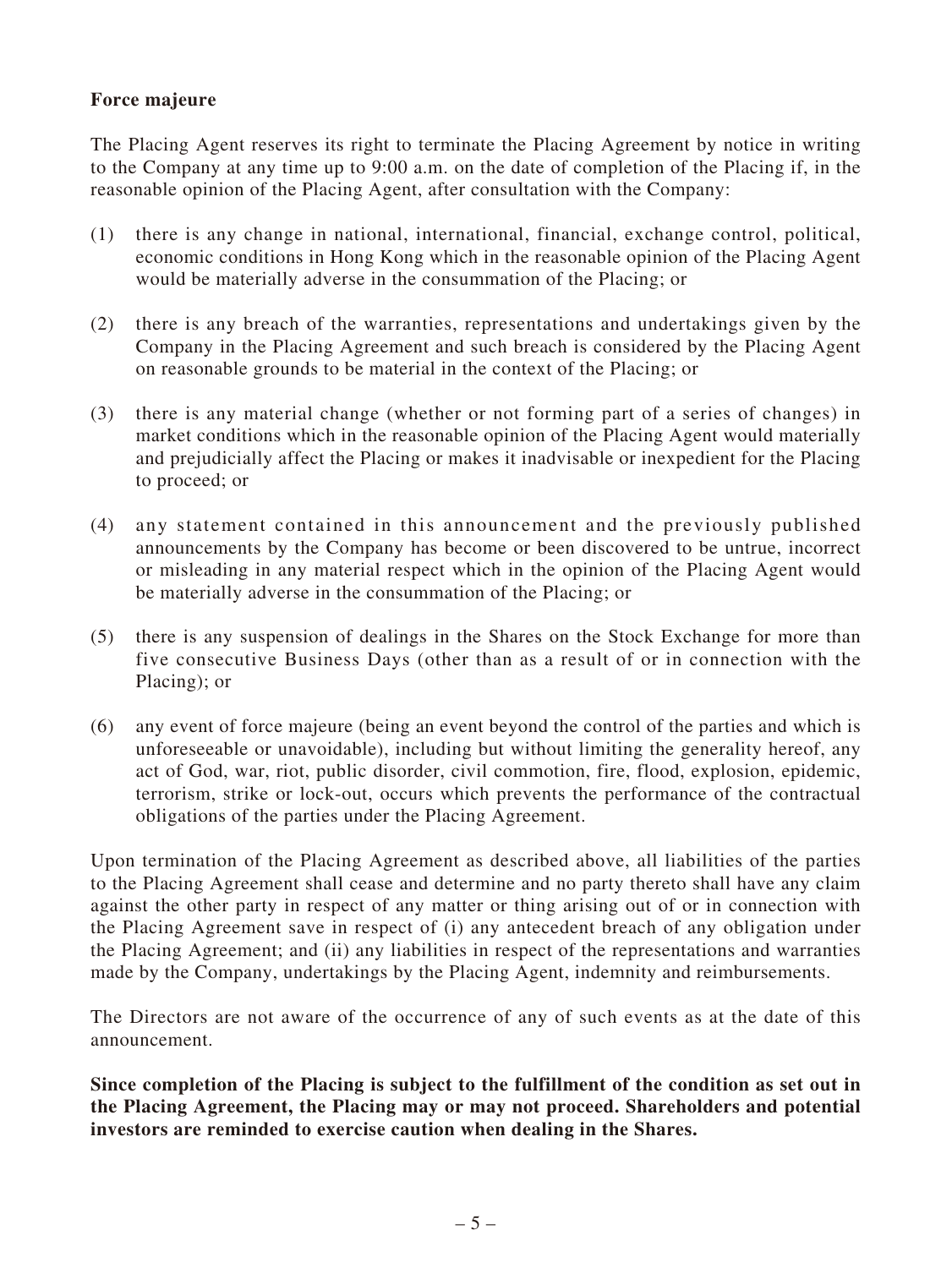### **REASONS FOR THE PLACING AND USE OF PROCEEDS**

The Group is principally engaged in property investment and trading and property development.

It is expected that the maximum gross proceeds and net proceeds from the Placing will be approximately HK\$63 million and HK\$62 million respectively.

The net proceeds from the Placing are intended to be used as to approximately HK\$12 million towards general working capital of the Group and as to the remaining of approximately HK\$50 million towards the costs, expenses and obligations of the property development project of the Group.

The Directors are of the view that the Placing can strengthen the financial position of the Group and provide funding to the Group to meet any future development opportunities and obligations. The Placing also represents good opportunities to broaden the Shareholders' base and the capital base of the Company.

The Directors (including the independent non-executive Directors) consider that the terms and conditions of the Placing Agreement are fair and reasonable and are on normal commercial terms and the Placing is in the interest of the Company and the Shareholders as a whole.

#### **EQUITY FUND RAISING ACTIVITIES OF THE COMPANY DURING THE PAST 12 MONTHS**

Save as disclosed below, the Company had not conducted any equity fund raising activity in the past 12 months immediately preceding the date of this announcement.

| Date of announcement                            | Event                                                                                            | Net proceeds<br>(approximate) | <b>Intended use</b><br>of proceeds<br>(approximate)                                        | <b>Actual use</b><br>of proceeds<br>(approximate)                                                                              |
|-------------------------------------------------|--------------------------------------------------------------------------------------------------|-------------------------------|--------------------------------------------------------------------------------------------|--------------------------------------------------------------------------------------------------------------------------------|
| 21 July 2015, 24 July 2015<br>and 4 August 2015 | Placing of<br>271,848,000<br>existing Shares<br>and subscription<br>of 271,848,000<br>new Shares | HK\$118.5<br>million          | The net proceeds<br>will be applied<br>towards general<br>working capital<br>of the Group. | The subscription<br>of new Shares<br>lapsed as<br>disclosed in the<br>announcement<br>of the Company<br>dated 4 August<br>2015 |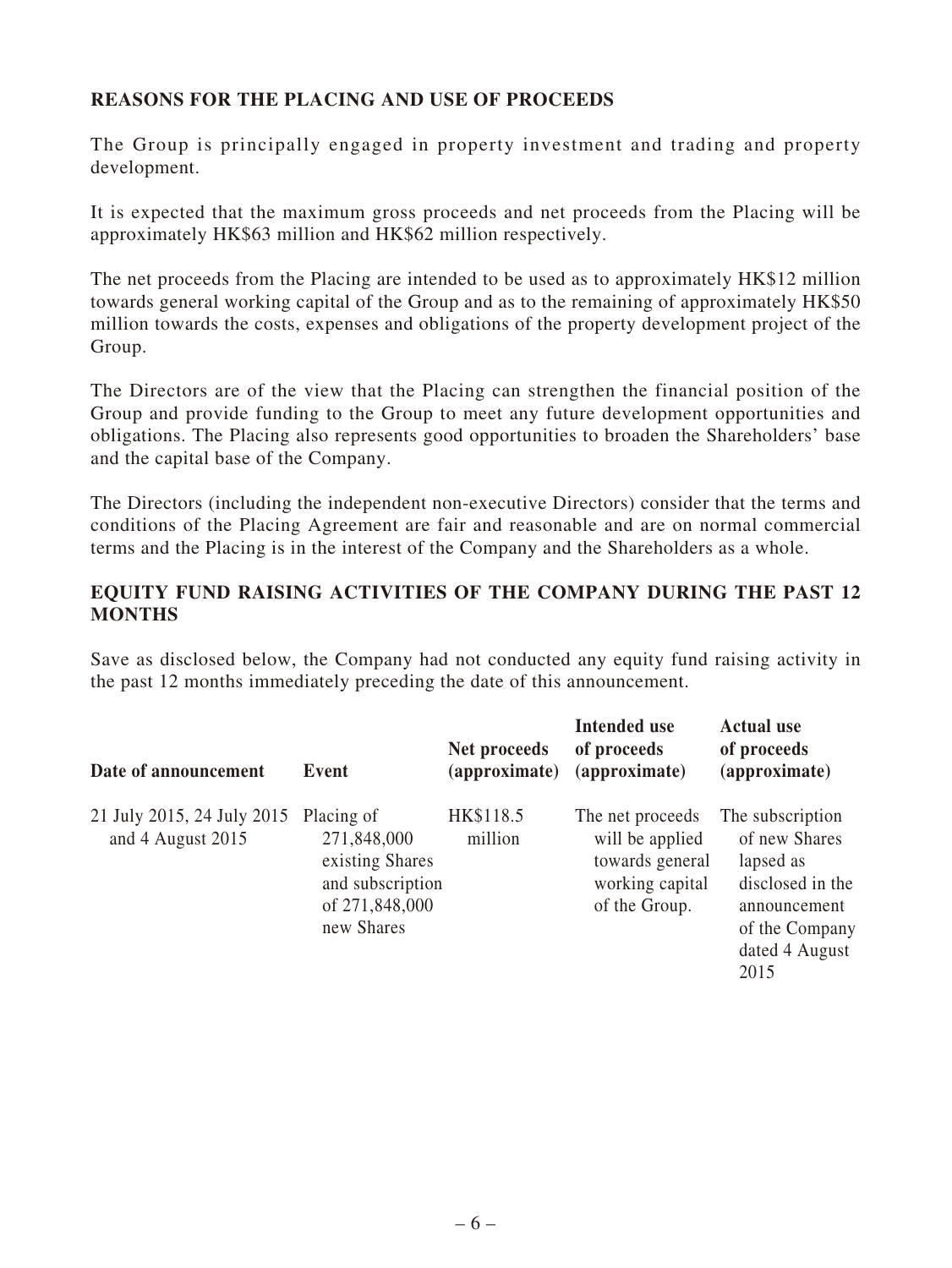#### **EFFECTS ON SHAREHOLDING STRUCTURE OF THE COMPANY**

To the best of the Directors' knowledge, information and belief after having made all reasonable enquires, the existing shareholding structure of the Company and the effect on the shareholding structure of the Company upon completion of the Placing (subject to completion of the Placing and assuming that there is no other change in the shareholding structure of the Company before the allotment and issue of the Placing Shares under the Placing) are set out below:

|                                     | As at the date of<br>this announcement |                           | <b>Immediately upon completion</b><br>of the Placing |                           |
|-------------------------------------|----------------------------------------|---------------------------|------------------------------------------------------|---------------------------|
|                                     | Number of<br><i>issued Shares</i>      | Approximate<br>Percentage | Number of<br>issued Shares                           | Approximate<br>Percentage |
| <b>Shareholders</b>                 |                                        |                           |                                                      |                           |
| Mr. Pong Wai San, Wilson (Note)     | 7,328,000                              | $0.27\%$                  | 7,328,000                                            | $0.23\%$                  |
| Virtue Partner Group Limited (Note) | 936,794,000                            | 34.46%                    | 936,794,000                                          | 29.85%                    |
| <b>Public Shareholders</b>          |                                        |                           |                                                      |                           |
| The Placees                         |                                        |                           | 420,000,000                                          | 13.38%                    |
| Other Shareholders                  | 1,774,378,000                          | 65.27%                    | 1,774,378,000                                        | 56.54%                    |
| Total:                              | 2,718,500,000                          | 100.00%                   | 3,138,500,000                                        | 100.00%                   |

*Note:*

Virtue Partner Group Limited is a company incorporated in the British Virgin Islands with limited liability and is wholly beneficially owned by Mr. Pong Wai San, Wilson.

#### **DEFINITIONS**

In this announcement, unless the context otherwise requires, the following expressions shall have the following meanings:

| "AGM"             | the annual general meeting of the Company convened on 1<br>December 2015                                                                                                                   |
|-------------------|--------------------------------------------------------------------------------------------------------------------------------------------------------------------------------------------|
| "associates"      | has the meaning ascribed to this term under the Listing Rules                                                                                                                              |
| "Board"           | the board of Directors                                                                                                                                                                     |
| "Business Day(s)" | any day (not being a Saturday, Sunday or public holiday)<br>on which licensed banks are generally open for business in<br>Hong Kong throughout their normal business hours                 |
| "Company"         | Winfull Group Holdings Limited, a company incorporated<br>in the Cayman Islands with limited liability and the issued<br>Shares of which are listed on Main Board of the Stock<br>Exchange |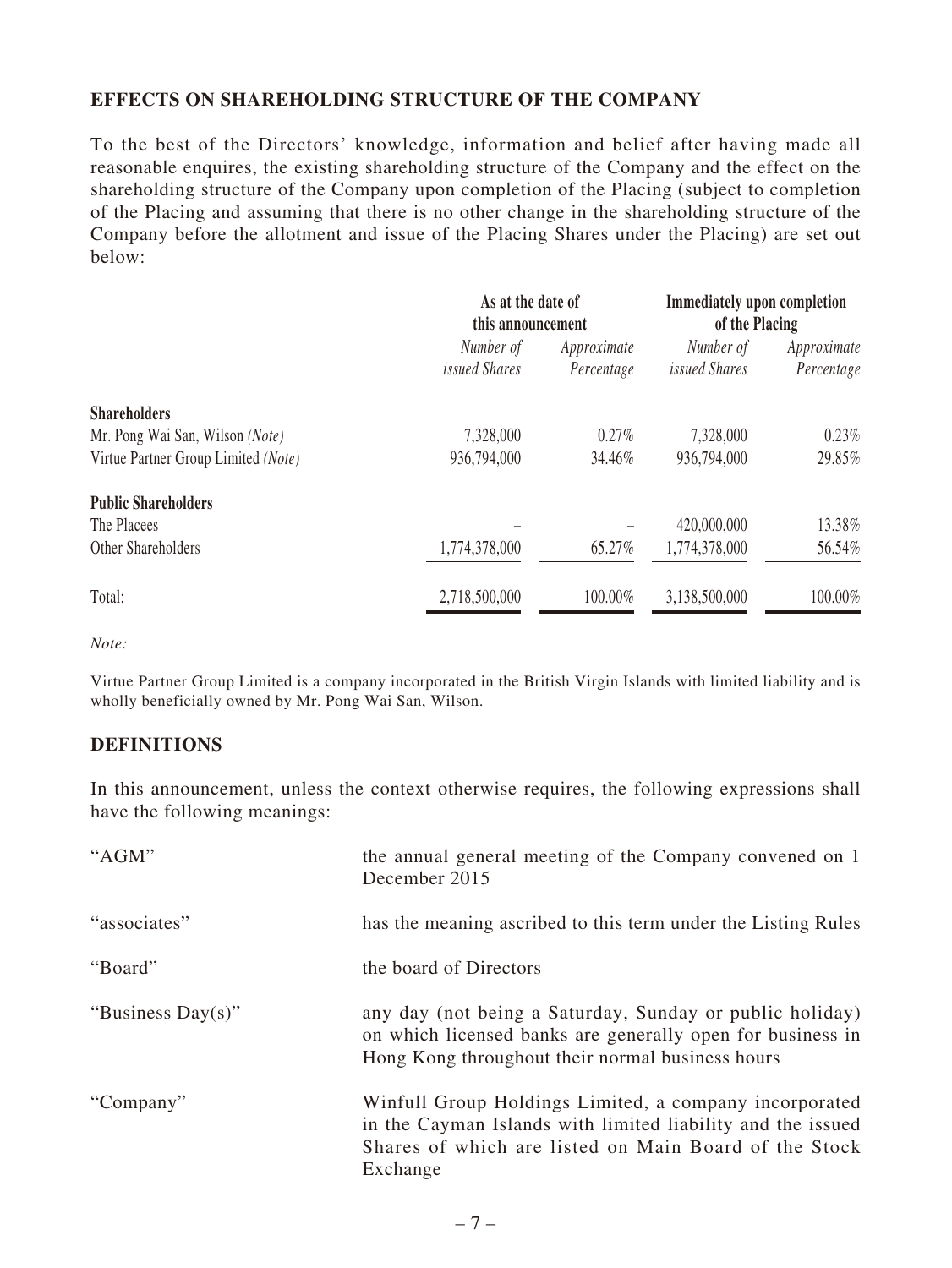| "connected person"             | has the meaning ascribed to this term under the Listing Rules                                                                                                                                                                                                                                                                                |
|--------------------------------|----------------------------------------------------------------------------------------------------------------------------------------------------------------------------------------------------------------------------------------------------------------------------------------------------------------------------------------------|
| "Director(s)"                  | $\text{directory}(s)$ of the Company                                                                                                                                                                                                                                                                                                         |
| "General Mandate"              | the general mandate granted to the Directors at the AGM to<br>allot, issue or deal with up to 20% of the then issued share<br>capital of the Company as at the date of the AGM                                                                                                                                                               |
| "Group"                        | the Company and its subsidiaries                                                                                                                                                                                                                                                                                                             |
| "Hong Kong"                    | Hong Kong Special Administrative Region of the People's<br>Republic of China                                                                                                                                                                                                                                                                 |
| "Independent Third Party(ies)" | third party (ies) independent of and not connected with the<br>Company and its connected persons and is not acting in<br>concert (as defined in the Codes on Takeovers and Mergers<br>and Share Buy-backs) with any of the connected persons of<br>the Company or any of their respective associates (as defined<br>under the Listing Rules) |
| "Listing Rules"                | The Rules Governing the Listing of Securities on the Stock<br>Exchange                                                                                                                                                                                                                                                                       |
| "Placee(s)"                    | any individuals, corporates, institutional investors or other<br>investors to be procured by or on behalf of the Placing Agent<br>under the Placing                                                                                                                                                                                          |
| "Placing"                      | the offer by way of private placing of the Placing Shares<br>by or on behalf of the Placing Agent to the Placee(s) on the<br>terms and subject to the conditions set out in the Placing<br>Agreement                                                                                                                                         |
| "Placing Agent"                | Sanfull Securities Limited, the placing agent and a licensed<br>corporation to carry out Type 1 (dealing in securities)<br>regulated activities under the Securities and Futures<br>Ordinance (Chapter 571 of the laws of Hong Kong) in Hong<br>Kong                                                                                         |
| "Placing Agreement"            | the conditional placing agreement entered into between<br>the Company and the Placing Agent dated 13 May 2016 in<br>relation to the Placing under the General Mandate                                                                                                                                                                        |
| "Placing Price"                | HK\$0.15 per Placing Share                                                                                                                                                                                                                                                                                                                   |
| "Placing Shares"               | an aggregate of up to 420,000,000 new Shares to be placed<br>pursuant to the Placing Agreement and each a "Placing<br>Share"                                                                                                                                                                                                                 |